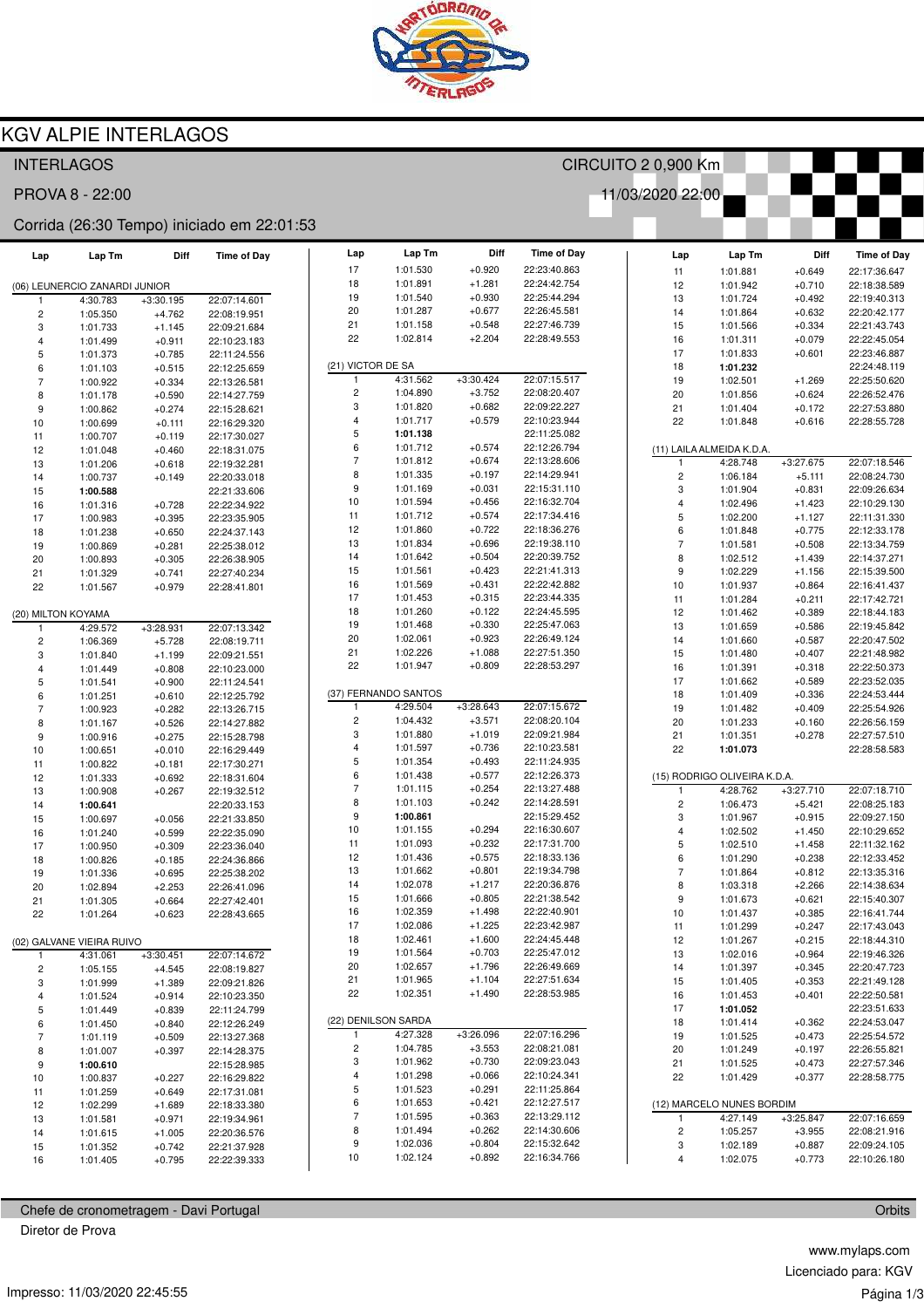

CIRCUITO 2 0,900 Km

11/03/2020 22:00

### **KGV ALPIE INTERLAGOS**

#### **INTERLAGOS**

PROVA 8 - 22:00

#### Corrida (26:30 Tempo) iniciado em 22:01:53

| Lap                     | Lap Tm                         | Diff                 | <b>Time of Day</b>           |                | Lap                     | Lap Tm                     | Diff                                | <b>Time of Day</b>           | Lap               | Lap Tm                           | Diff                 | <b>Time of Day</b>           |
|-------------------------|--------------------------------|----------------------|------------------------------|----------------|-------------------------|----------------------------|-------------------------------------|------------------------------|-------------------|----------------------------------|----------------------|------------------------------|
| 5                       | 1:01.927                       | $+0.625$             | 22:11:28.107                 |                |                         |                            |                                     |                              | 17                | 1:02.127                         | $+0.133$             | 22:24:05.443                 |
| 6                       | 1:01.941                       | $+0.639$             | 22:12:30.048                 |                |                         |                            | (07) VICTOR HUGO BOLFARINI FRANCISC |                              | 18                | 1:02.211                         | $+0.217$             | 22:25:07.654                 |
| $\overline{7}$          | 1:02.030                       | $+0.728$             | 22:13:32.078                 |                | $\mathbf{1}$            | 3:48.126                   | $+2:46.389$                         | 22:07:18.774                 | 19                | 1:02.585                         | $+0.591$             | 22:26:10.239                 |
| 8                       | 1:02.385                       | $+1.083$             | 22:14:34.463                 |                | $\overline{\mathbf{c}}$ | 1:06.823                   | $+5.086$                            | 22:08:25.597                 | 20                | 1:02.533                         | $+0.539$             | 22:27:12.772                 |
| 9                       | 1:01.930                       | $+0.628$             | 22:15:36.393                 |                | 3                       | 1:02.628                   | $+0.891$                            | 22:09:28.225                 | 21                | 1:02.351                         | $+0.357$             | 22:28:15.123                 |
| 10                      | 1:01.970                       | $+0.668$             | 22:16:38.363                 |                | $\overline{4}$          | 1:02.150                   | $+0.413$                            | 22:10:30.375                 | 22                | 1:05.025                         | $+3.031$             | 22:29:20.148                 |
| 11                      | 1:03.028                       | $+1.726$             | 22:17:41.391                 |                | 5                       | 1:05.137                   | $+3.400$                            | 22:11:35.512                 |                   |                                  |                      |                              |
| 12                      | 1:02.277                       | $+0.975$             | 22:18:43.668                 |                | 6                       | 1:03.141                   | $+1.404$                            | 22:12:38.653                 |                   | (28) LUIZ RICARDO ANDRADE        |                      |                              |
| 13                      | 1:04.022                       | $+2.720$             | 22:19:47.690                 |                | $\overline{7}$          | 1:02.575                   | $+0.838$                            | 22:13:41.228                 | 1                 | 11.471                           | $-50.682$            | 22:07:19.565                 |
| 14                      | 1:01.724                       | $+0.422$             | 22:20:49.414                 |                | 8                       | 1:01.906                   | $+0.169$                            | 22:14:43.134                 | $\overline{c}$    | 1:09.581                         | $+7.428$             | 22:08:29.146                 |
| 15                      | 1:01.344                       | $+0.042$             | 22:21:50.758                 |                | 9                       | 1:02.524                   | $+0.787$                            | 22:15:45.658                 | 3                 | 1:04.123                         | $+1.970$             | 22:09:33.269                 |
| 16                      | 1:01.302                       |                      | 22:22:52.060                 | 10             |                         | 1:03.456                   | $+1.719$                            | 22:16:49.114                 | 4                 | 1:04.614                         | $+2.461$             | 22:10:37.883                 |
| 17                      | 1:01.371                       | $+0.069$             | 22:23:53.431                 | 11             |                         | 1:02.812                   | $+1.075$                            | 22:17:51.926                 | 5                 | 1:03.294                         | $+1.141$             | 22:11:41.177                 |
| 18                      | 1:01.524                       | $+0.222$             | 22:24:54.955                 | 12             |                         | 1:02.661                   | $+0.924$                            | 22:18:54.587                 | 6                 | 1:02.779                         | $+0.626$             | 22:12:43.956                 |
| 19                      | 1:01.470                       | $+0.168$             | 22:25:56.425                 | 13             |                         | 1:02.209                   | $+0.472$                            | 22:19:56.796                 | $\overline{7}$    | 1:03.358                         | $+1.205$             | 22:13:47.314                 |
| 20                      | 1:01.312                       | $+0.010$             | 22:26:57.737                 | 14             |                         | 1:01.900                   | $+0.163$                            | 22:20:58.696                 | 8                 | 1:02.471                         | $+0.318$             | 22:14:49.785                 |
| 21                      | 1:01.541                       | $+0.239$             | 22:27:59.278                 | 15             |                         | 1:01.737                   |                                     | 22:22:00.433                 | 9                 | 1:03.654                         | $+1.501$             | 22:15:53.439                 |
| 22                      | 1:01.974                       | $+0.672$             | 22:29:01.252                 | 16             |                         | 1:01.871                   | $+0.134$                            | 22:23:02.304                 | 10                | 1:03.293                         | $+1.140$             | 22:16:56.732                 |
|                         |                                |                      |                              | 17             |                         | 1:02.076                   | $+0.339$<br>$+0.069$                | 22:24:04.380<br>22:25:06.186 | 11                | 1:02.153                         |                      | 22:17:58.885                 |
|                         | (35) OSVALDO RODRIGO M DE LIMA |                      |                              | 18<br>19       |                         | 1:01.806                   | $+0.121$                            | 22:26:08.044                 | 12                | 1:02.686                         | $+0.533$             | 22:19:01.571                 |
|                         | 4:25.344                       | $+3:24.172$          | 22:07:18.129                 | 20             |                         | 1:01.858<br>1:01.774       | $+0.037$                            | 22:27:09.818                 | 13                | 1:02.296                         | $+0.143$             | 22:20:03.867                 |
| $\overline{\mathbf{c}}$ | 1:07.694                       | $+6.522$             | 22:08:25.823                 | 21             |                         | 1:01.885                   | $+0.148$                            | 22:28:11.703                 | 14                | 1:02.653                         | $+0.500$             | 22:21:06.520                 |
| 3                       | 1:02.815                       | $+1.643$             | 22:09:28.638                 | 22             |                         | 1:02.233                   | $+0.496$                            | 22:29:13.936                 | 15                | 1:02.795                         | $+0.642$             | 22:22:09.315                 |
| 4                       | 1:02.609                       | $+1.437$             | 22:10:31.247                 |                |                         |                            |                                     |                              | 16                | 1:02.482                         | $+0.329$             | 22:23:11.797<br>22:24:14.052 |
| 5                       | 1:02.944                       | $+1.772$             | 22:11:34.191                 |                |                         |                            | (13) RANDAL DE ASSUNCAO MOREIRA     |                              | 17                | 1:02.255                         | $+0.102$             | 22:25:16.393                 |
| 6                       | 1:02.032                       | $+0.860$             | 22:12:36.223                 | $\overline{1}$ |                         | 4:24.770                   | $+3:22.666$                         | 22:07:17.338                 | 18                | 1:02.341                         | $+0.188$             |                              |
| $\overline{7}$          | 1:02.077                       | $+0.905$             | 22:13:38.300                 |                | 2                       | 1:07.991                   | $+5.887$                            | 22:08:25.329                 | 19<br>20          | 1:03.151<br>1:02.517             | $+0.998$             | 22:26:19.544<br>22:27:22.061 |
| 8                       | 1:01.220                       | $+0.048$             | 22:14:39.520                 |                | 3                       | 1:03.160                   | $+1.056$                            | 22:09:28.489                 | 21                | 1:02.665                         | $+0.364$<br>$+0.512$ | 22:28:24.726                 |
| 9                       | 1:01.172                       |                      | 22:15:40.692                 |                | 4                       | 1:03.031                   | $+0.927$                            | 22:10:31.520                 | 22                | 1:02.348                         | $+0.195$             | 22:29:27.074                 |
| 10                      | 1:01.468                       | $+0.296$             | 22:16:42.160                 |                | 5                       | 1:03.372                   | $+1.268$                            | 22:11:34.892                 |                   |                                  |                      |                              |
| 11                      | 1:01.354                       | $+0.182$<br>$+0.043$ | 22:17:43.514<br>22:18:44.729 |                | 6                       | 1:02.265                   | $+0.161$                            | 22:12:37.157                 |                   | (36) JULIO CESAR VENTURA BESERRA |                      |                              |
| 12<br>13                | 1:01.215<br>1:02.754           | $+1.582$             | 22:19:47.483                 |                | $\overline{7}$          | 1:02.882                   | $+0.778$                            | 22:13:40.039                 | $\mathbf{1}$      | 4:18.278                         | $+3:15.786$          | 22:07:17.483                 |
| 14                      | 1:02.364                       | $+1.192$             | 22:20:49.847                 |                | 8                       | 1:02.849                   | $+0.745$                            | 22:14:42.888                 | $\sqrt{2}$        | 1:06.866                         | $+4.374$             | 22:08:24.349                 |
| 15                      | 1:01.752                       | $+0.580$             | 22:21:51.599                 |                | 9                       | 1:02.629                   | $+0.525$                            | 22:15:45.517                 | 3                 | 1:03.693                         | $+1.201$             | 22:09:28.042                 |
| 16                      | 1:01.311                       | $+0.139$             | 22:22:52.910                 | 10             |                         | 1:02.799                   | $+0.695$                            | 22:16:48.316                 | 4                 | 1:02.957                         | $+0.465$             | 22:10:30.999                 |
| 17                      | 1:01.411                       | $+0.239$             | 22:23:54.321                 | 11             |                         | 1:02.498                   | $+0.394$                            | 22:17:50.814                 | 5                 | 1:03.084                         | $+0.592$             | 22:11:34.083                 |
| 18                      | 1:02.373                       | $+1.201$             | 22:24:56.694                 | 12             |                         | 1:02.868                   | $+0.764$                            | 22:18:53.682                 | 6                 | 1:02.780                         | $+0.288$             | 22:12:36.863                 |
| 19                      | 1:01.625                       | $+0.453$             | 22:25:58.319                 | 13             |                         | 1:03.504                   | $+1.400$                            | 22:19:57.186                 | $\overline{7}$    | 1:08.256                         | $+5.764$             | 22:13:45.119                 |
| 20                      | 1:01.618                       | $+0.446$             | 22:26:59.937                 | 14             |                         | 1:02.856                   | $+0.752$                            | 22:21:00.042                 | 8                 | 1:02.856                         | $+0.364$             | 22:14:47.975                 |
| 21                      | 1:01.474                       | $+0.302$             | 22:28:01.411                 | 15             |                         | 1:02.534                   | $+0.430$                            | 22:22:02.576                 | 9                 | 1:03.070                         | $+0.578$             | 22:15:51.045                 |
| 22                      | 1:01.368                       | $+0.196$             | 22:29:02.779                 | 16             |                         | 1:02.634                   | $+0.530$                            | 22:23:05.210                 | 10                | 1:03.290                         | $+0.798$             | 22:16:54.335                 |
|                         |                                |                      |                              | 17             |                         | 1:02.427                   | $+0.323$                            | 22:24:07.637                 | 11                | 1:03.091                         | $+0.599$             | 22:17:57.426                 |
|                         | (24) OBERDAN JUDICE            |                      |                              | 18             |                         | 1:02.952                   | $+0.848$                            | 22:25:10.589                 | 12                | 1:03.218                         | $+0.726$             | 22:19:00.644                 |
|                         | 4:30.002                       | $+3:28.678$          | 22:07:16.301                 | 19             |                         | 1:02.471                   | $+0.367$                            | 22:26:13.060                 | 13                | 1:02.916                         | $+0.424$             | 22:20:03.560                 |
| $\overline{\mathbf{c}}$ | 1:07.381                       | $+6.057$             | 22:08:23.682                 | 20             |                         | 1:02.525                   | $+0.421$                            | 22:27:15.585                 | 14                | 1:02.829                         | $+0.337$             | 22:21:06.389                 |
| 3                       | 1:02.817                       | $+1.493$             | 22:09:26.499                 | 21             |                         | 1:02.104                   |                                     | 22:28:17.689                 | 15                | 1:03.553                         | $+1.061$             | 22:22:09.942                 |
| 4                       | 1:03.159                       | $+1.835$             | 22:10:29.658                 | 22             |                         | 1:02.421                   | $+0.317$                            | 22:29:20.110                 | 16                | 1:02.552                         | $+0.060$             | 22:23:12.494                 |
| 5                       | 1:02.212                       | $+0.888$             | 22:11:31.870                 |                |                         |                            |                                     |                              | 17                | 1:02.802                         | $+0.310$             | 22:24:15.296                 |
|                         | 1:01.423                       | $+0.099$             | 22:12:33.293                 |                |                         | (03) TASSIO GOMES IAPICHNI |                                     |                              | 18                | 1:03.014                         | $+0.522$             | 22:25:18.310                 |
| 7                       | 1:01.583                       | $+0.259$             | 22:13:34.876                 |                | $\mathbf{1}$            | 4:30.055                   | $+3:28.061$                         | 22:07:16.616                 | 19                | 1:02.873                         | $+0.381$             | 22:26:21.183                 |
| 8                       | 1:03.419                       | $+2.095$             | 22:14:38.295                 |                | $\overline{c}$          | 1:06.397                   | $+4.403$                            | 22:08:23.013                 | 20                | 1:02.772                         | $+0.280$             | 22:27:23.955                 |
| 9                       | 1:01.886                       | $+0.562$             | 22:15:40.181                 |                | 3                       | 1:02.978                   | $+0.984$                            | 22:09:25.991                 | 21                | 1:02.492                         |                      | 22:28:26.447                 |
| 10                      | 1:01.457                       | $+0.133$             | 22:16:41.638                 |                | 4                       | 1:03.514                   | $+1.520$                            | 22:10:29.505                 | 22                | 1:03.875                         | $+1.383$             | 22:29:30.322                 |
| 11                      | 1:01.365                       | $+0.041$             | 22:17:43.003                 |                | 5                       | 1:03.943                   | $+1.949$                            | 22:11:33.448                 |                   |                                  |                      |                              |
| 12                      | 1:02.380                       | $+1.056$             | 22:18:45.383                 |                | 6                       | 1:02.450                   | $+0.456$                            | 22:12:35.898                 | (10) FLAVIO NATTI |                                  |                      |                              |
| 13                      | 1:02.525                       | $+1.201$             | 22:19:47.908                 |                | $\overline{7}$          | 1:03.389                   | $+1.395$                            | 22:13:39.287                 | $\mathbf{1}$      | 4:18.149                         | $+3:16.229$          | 22:07:17.872                 |
| 14                      | 1:01.637                       | $+0.313$             | 22:20:49.545                 |                | 8                       | 1:02.846                   | $+0.852$                            | 22:14:42.133                 | 2                 | 1:08.161                         | $+6.241$             | 22:08:26.033                 |
| 15                      | 1:01.504                       | $+0.180$             | 22:21:51.049                 |                | 9                       | 1:02.921                   | $+0.927$                            | 22:15:45.054                 | 3                 | 1:03.081                         | $+1.161$             | 22:09:29.114                 |
| 16                      | 1:01.468                       | $+0.144$             | 22:22:52.517                 | 10             |                         | 1:03.431                   | $+1.437$                            | 22:16:48.485                 | 4                 | 1:02.930                         | $+1.010$             | 22:10:32.044                 |
| 17                      | 1:01.676                       | $+0.352$             | 22:23:54.193                 | 11             |                         | 1:03.166                   | $+1.172$                            | 22:17:51.651                 | 5                 | 1:02.977                         | $+1.057$             | 22:11:35.021                 |
| 18                      | 1:02.613                       | $+1.289$             | 22:24:56.806                 | 12             |                         | 1:02.786                   | $+0.792$                            | 22:18:54.437                 | 6                 | 1:03.020                         | $+1.100$             | 22:12:38.041                 |
| 19                      | 1:01.872                       | $+0.548$             | 22:25:58.678                 | 13             |                         | 1:02.533                   | $+0.539$                            | 22:19:56.970                 | $\overline{7}$    | 1:05.862                         | $+3.942$             | 22:13:43.903                 |
| 20                      | 1:01.518                       | $+0.194$             | 22:27:00.196                 | 14             |                         | 1:02.130                   | $+0.136$                            | 22:20:59.100                 | 8                 | 1:02.716                         | $+0.796$             | 22:14:46.619                 |
| 21                      | 1:01.324                       |                      | 22:28:01.520                 | 15             |                         | 1:01.994                   |                                     | 22:22:01.094                 | 9                 | 1:02.539                         | $+0.619$             | 22:15:49.158                 |
| 22                      | 1:02.828                       | $+1.504$             | 22:29:04.348                 | 16             |                         | 1:02.222                   | $+0.228$                            | 22:23:03.316                 | 10                | 1:02.511                         | $+0.591$             | 22:16:51.669                 |
|                         |                                |                      |                              |                |                         |                            |                                     |                              |                   |                                  |                      |                              |

Chefe de cronometragem - Davi Portugal

Diretor de Prova

www.mylaps.com Licenciado para: KGV Página 2/3

Orbits